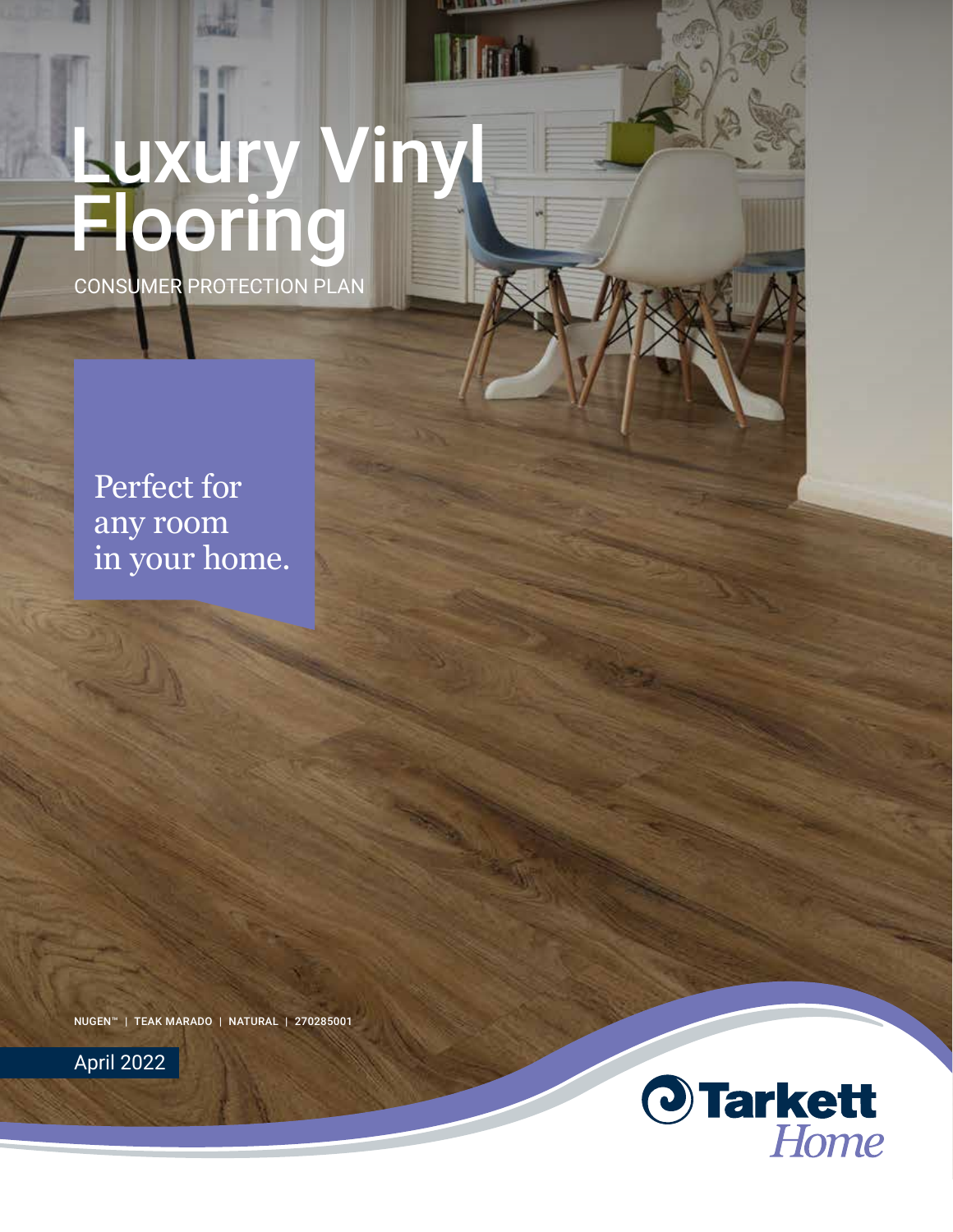# **Tarkett® Luxury Vinyl Flooring Consumer Protection Plan**

## **Consumer Warranties**

Tarkett products are backed by a comprehensive consumer protection program. This warranty program is your assurance that the Tarkett floor you have selected will perform to your satisfaction. If you should have a valid warranty claim, Tarkett will provide you with new flooring of the same or similar quality free of charge and will pay a reasonable labor charge to install it (if original floor was professionally installed), as specified in your warranty. We give you all of this protection so that you can buy your new Tarkett floor with peace of mind. Even Tarkett's advanced generation of floors need regular care to look and perform their best. First, make sure your Tarkett floor is installed using only Tarkett approved adhesives and materials. Then, be sure to follow a program of regular care, using the maintenance instructions found at www.tarketthome.com. These sensible steps will assure you that your new floor will deliver outstanding performance and provide you years of beauty and lasting satisfaction. General warranty information, including definitions and exclusions can be found on the following pages.

## **All Tarkett Warranties**

- Covers only material graded and sold as "regular" or "first quality".
- Cover the flooring material from the date of original purchase for the time period specified.<br>• Apply to the original purchaser so long as he/she occupies the residence or location where
- Apply to the original purchaser so long as he/she occupies the residence or location where the flooring was installed (residential applications).
- Are limited to one (1) replacement floor except for wear and manufacturing defects. Original limited warranty for wear and manufacturing defects applies to all replacement floors.
- Replacement labor costs, when covered by the warranty, will only be paid if professional installation was paid for when the original floor was installed.

## **Extreme Performance Residential Limited Warranty From the original date of purchase, according to the terms, these floors:**

- Will not wear out.
- Will be free from manufacturing defects.
- Will not rip, tear, gouge or indent from normal household use when installed directly over wood or concrete.

#### **Movement of large appliances requires special handling.**

- Will not permanently stain from common household products.
- Will not permanently stain from traffic stains, including asphalt driveway sealers.
- Will not stain from moisture on concrete subfloors. See excessive moisture definition.
- Will not permanently scuff from shoe soles.

## **Light Commercial Wear and Manufacturing Defects Limited Warranty.**

#### **From the original date of purchase,**

**according to the terms, these floors:**

- Will not contain manufacturing defects.
- Will not wear through.

## **3-Seasons Room Wear and Manufacturing Defects Limited Warranty**

#### **The ProGen™ and NuGen™ Click Collection flooring:**

- Will not warp and/or buckle under direct sunlight.
- Installation instructions to be followed for potential expansion gap.

*Please refer to the definition of a 3-seasons room on page 4.*

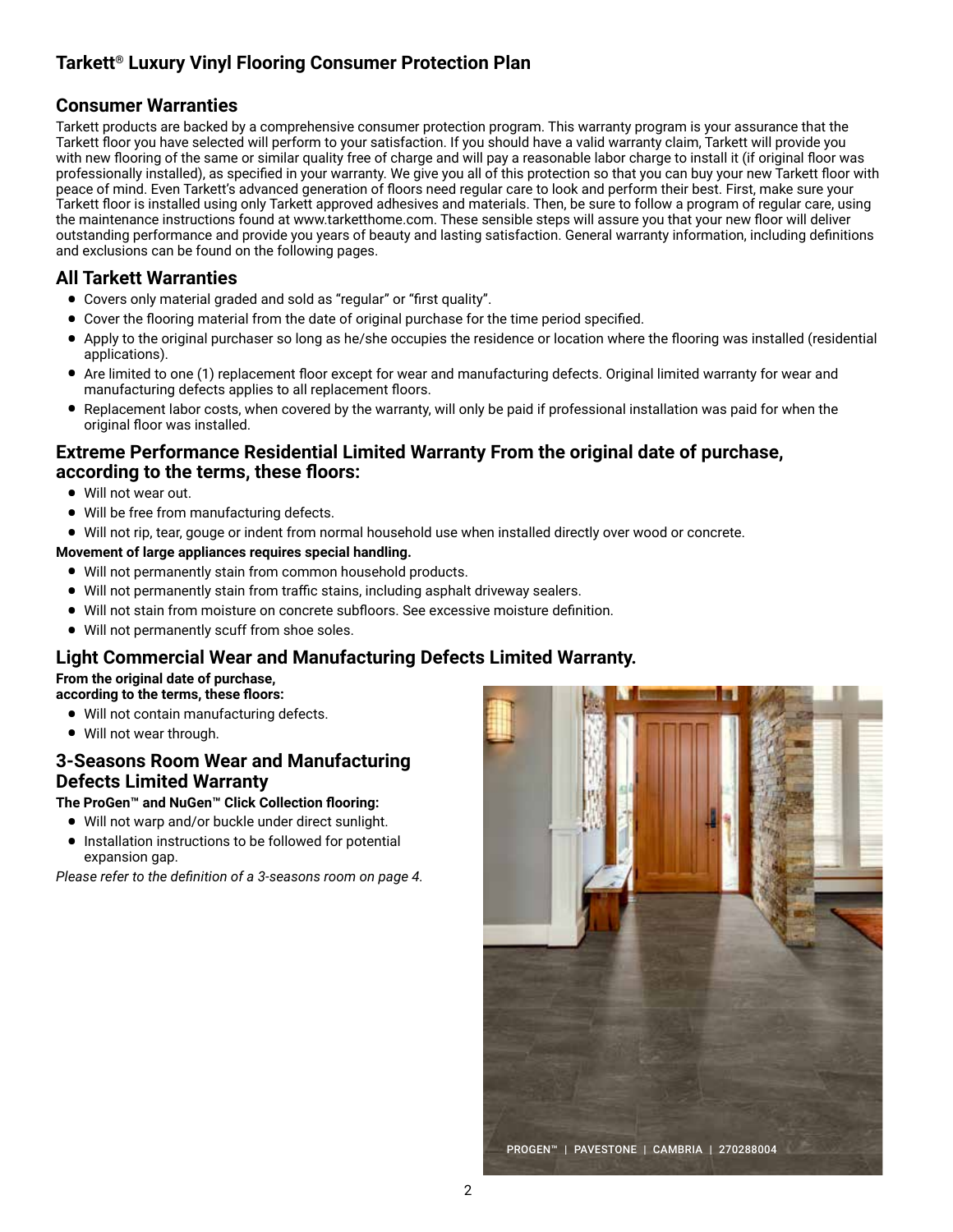# **WARRANTIES**

### **Aloft™**

#### **25 Year Extreme Performance Residential Limited Warranty**

- Years 1-2: Material and labor, if professionally installed.
- Years 3-5: Material only
- Years 6-10: 75% Material only
- Years 11-15: 50% Material only
- Years 16-20: 25% Material only
- Years 21-25: 10% Material only

#### **7 Year Light Commercial Wear and Manufacturing Defects Limited Warranty**

- Year 1-2: Material and labor, if professionally installed.
- Years 3-5: Material only
- Years 6-7: 50% Material only

## **NuGen™ Click**

#### **Lifetime Extreme Performance Residential Limited Warranty**

- Years 1-2: Material and labor, if professionally installed.
- Years 3-5: Material only
- Years 6-10: 75% Material only
- Years 11-15: 50% Material only
- Years 16-20: 25% Material only
- Years 21-Life of Floor: 10% Material only

#### **10 Year Light Commercial Wear and Manufacturing Defects Limited Warranty**

- Year 1: Material and labor, if professionally installed.
- Year 2: Material and labor (50%), if professionally installed.
- Years 3-5: Material only
- Years 6-10: 50% Material only

#### **10 Year - 3-Seasons Room Limited Warranty**

- Years 1-2: Material and labor, if professionally installed.
- Years 3-5: Material only
- Years 6-10: 50% Material only

## **ProGen™**

#### **Lifetime Extreme Performance Residential Limited Warranty**

- Years 1-2: Material and labor, if professionally installed.
- Years 3-5: Material only
- Years 6-10: 75% Material only
- Years 11-15: 50% Material only
- Years 16-20: 25% Material only
- Years 21-Life of Floor: 10% Material only

#### **15 Year Light Commercial Wear and Manufacturing Defects Limited Warranty**

- Year 1: Material and labor, if professionally installed.
- Year 2: Material and labor (50%), if professionally installed.
- Years 3-5: Material only
- Years 6-10: 50% Material only
- Years 11-15: 25% Material Only
- **10 Year 3-Seasons Room Limited Warranty**
- Years 1-2: Material and labor, if professionally installed.
- Years 3-5: Material only
- Years 6-10: 50% Material only

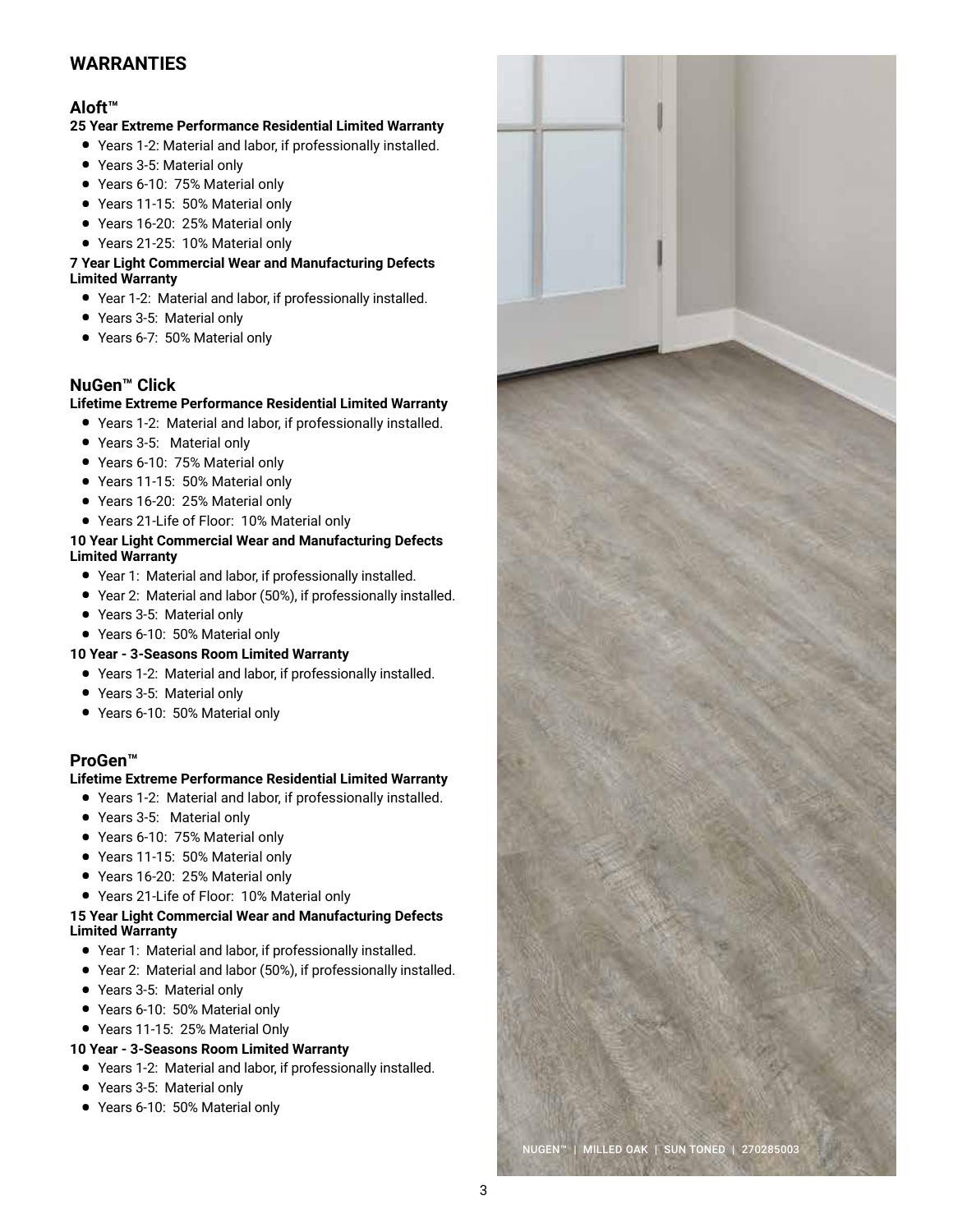# **DEFINITIONS FOR PURPOSES OF THIS LIMITED WARRANTY:**

**3-Seasons Room:** is defined as a home addition that is enclosed with glass and protected from the elements. It may or may not feature floor-to-ceiling windows and door, and does not have insulation or continuous climate controls in place.

**Excessive Moisture:** is defined as relative internal humidity exceeding 90% when tested according to ASTM F2170 or moisture vapor exceeding 6 lbs./1,000 sq. ft./24 hrs. when tested according to ASTM F1869. The test kit is used prior to the installation of flooring.

**Light Commercial Use:** is defined as commercial areas that experience foot-traffic only (no rolling loads).

**Manufacturing Defect:** is defined as a visual or construction deficiency resulting from the manufacturing process.

**Moisture Staining:** is defined as staining from mold, mildew or alkali when installed over concrete only.

**Normal Household Use:** is defined as common daily activities in the home.

**Wear Through:** is defined as total loss of pattern in a minimum of a 2 square inch area, subject to the exclusions listed below. Loss of gloss or texture is not considered wear through.

## **LIMITED WARRANTY EXCLUSIONS**

- Damage/stains due to:
	- Improper use or conditions including without limitation plumbing/appliance leaks, storm or flood; smoke, fire, or other casualty events; negligence, improper alterations of the original manufactured product.
	- "Abuse" including any use of flooring that is unreasonable considering the normal and expected use of ProGen™ flooring in a residential, light commercial or 3 seasons room environment.
	- Stiletto or high heels shoes.
	- Products other than common household products.
	- Rubber backing or dyes used in floor mats, rugs and carpets.
	- Heat generation from refrigerators or heating units (including burns), as well as damage caused by household accidents or abuse.
	- Caster action or rolling loads in residential, light commercial, 3 seasons and commercial applications.
	- Wheelchair traffic and turning.
	- Cuts, gouges, scratches, punctures, tears and indentations caused by loads exceeding the recommended static load limit. — Improper installation and maintenance.
- Hydrostatic pressure.
- Loss of gloss.
- Fading or damage resulting from direct and indirect exposure to sunlight, including three-season rooms.
- Damage and discoloration or caused by adhesives or floor care products not recommended or distributed by Tarkett.
- Discoloration/staining due to moisture, mold, mildew, alkaline substances.
- Rip, tear and gouge: Damage caused by abuse i.e. boots and cleats or spikes, vacuum cleaner beater bar, dropping of heavy or sharp objects, or moving appliances without protection.
- Damage, scratching, dulling resulting from lack of or improper furniture rests and floor protectors, and movement of large appliances and furniture without proper protection.
- Visible irregularities or bottom-up stains caused by the substrate.
- Problems due to Excessive Moisture in concrete floors that exceed 90% internal relative humidity when tested according to ASTM F-2170 or 6lbs./ 1,000 sq. ft./24 hrs. when tested according to ASTM F-1869 Calcium Chloride test.
- Non-compliance with Tarkett up-to-date Installation and Maintenance Instructions available at www.tarketthome.com.
- Non-compliance with installation requirements restricted to residential, light commercial and 3 seasons room applications.
- Damage caused by fire, flooding or intentional abuse.
- Application in other than owner-occupied or tenant-occupied residences.
- Color and design variation from samples and printed illustrations to the exact product installed. Variations in shade or color may result when viewing in different light sources.
- Labor on merchandise installed with obvious visible defects.
- Flooring qualities that are other than "regular" or "first quality."
- Only one time repair or replacement is covered by the Limited Warranty in instances where recurrent rip, tear, gouge and indent, moisture stain, and household / traffic stain situations indicating that Tarkett Luxury Vinyl flooring should not have been originally installed in this application.

## **LIMITED WATERPROOF WARRANTY**

• When exposed to topical water ProGen™ Rigid Core Planks/Tiles and NuGen™ Rigid Core Planks/Tiles are waterproof and will not swell, buckle or lose structural integrity. In the case of an excessive spill, standing water or flooding, these collections will not act as a waterproofing barrier for the subfloor and/or any surrounding structure.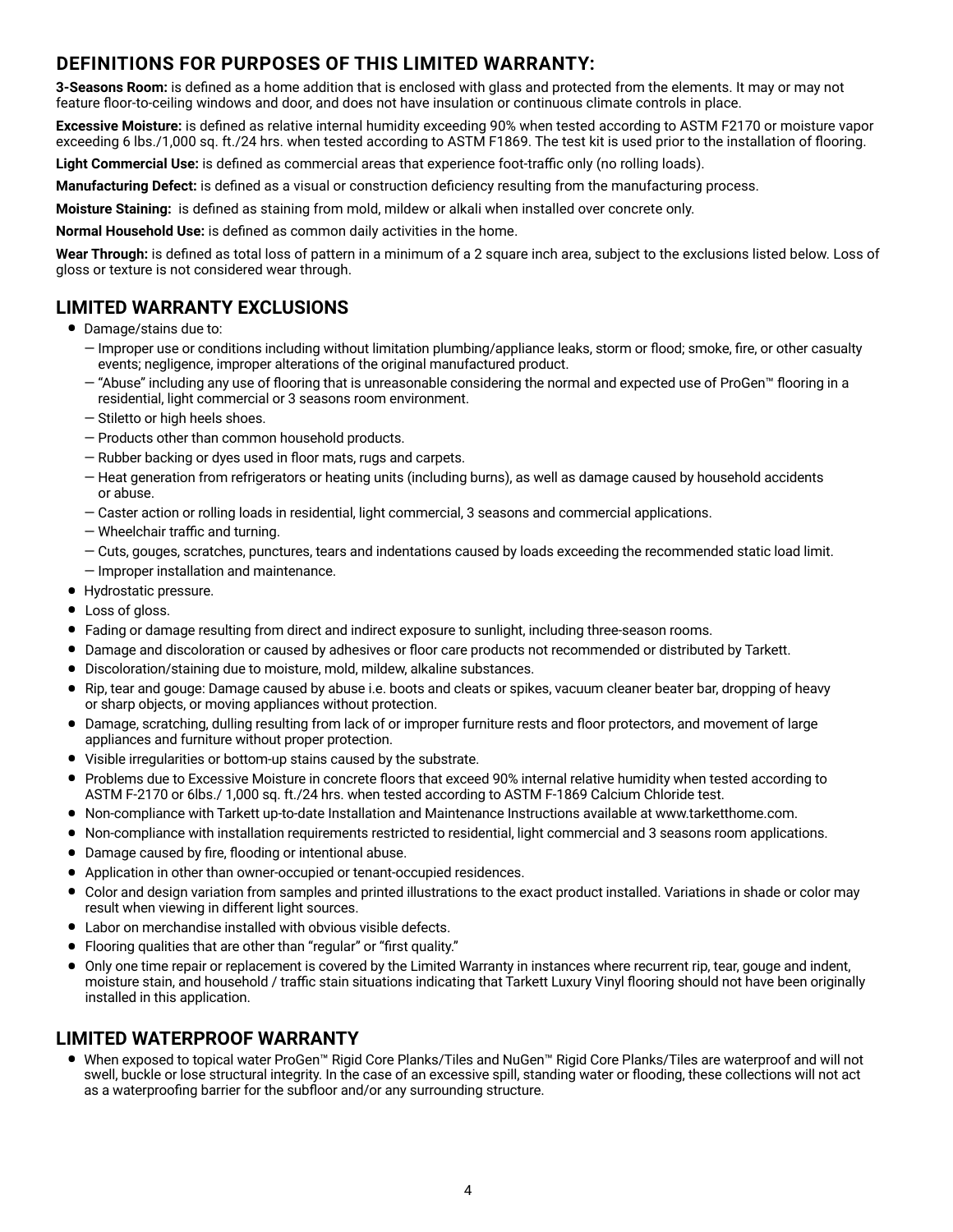# **LIMITED WATERPROOF WARRANTY EXCLUSIONS**

- Damage to the subfloor and/ or surrounding structure that is caused by an excessive spill, standing water or flooding.
- Damage caused by fire and/or extinguishing means flooding, exposure to excessive spill, standing water or intentional abuse.
- Damage caused by moisture to surrounding structure, walls, subfloor, fixtures, furniture, underlayment, moldings, trims, subfloor heating elements, or anything that is not the structural integrity or dimensional stability of the floor plank or tile.
- Damage resulting from mold and mildew growth due to prolonged exposure to moisture.
- Damage resulting from liquid migrating under the substrate due to spills around room edges.
- Discoloration from moisture or underlayment panels.
- Failure of the flooring to adhere to the subfloor due without limitation, to improper subfloor preparation, moisture, alkaline or hydrostatic pressure from the subfloor.
- Damage resulting from inappropriate end-user activities.
- Damage resulting from installation in unapproved locations.

# **TARKETT® ADHESIVES**

- Product is warranted as a "system warranty." The product must be installed in conjunction with the recommended Tarkett adhesive.
- Tarkett® warrants its floor covering against adhesion failure when Tarkett adhesives and proper application/ notch-size trowels are used to install Tarkett luxury plank or tile flooring in accordance with Tarkett's recommended installation guidelines. With subsequent adhesion failure directly related to the performance of Tarkett adhesives, your floor will be replaced and/or repaired at Tarkett's expense in accordance with Tarkett's recommended repair and replacement guidelines. The warranty term is for the same period as the warranty term on the Tarkett luxury plank or tile flooring used in conjunction with these adhesives. The adhesives must be used within the shelf life listed on the adhesive container. In the event of a claim, a written notice must be submitted to the dealer from whom the adhesive was purchased or to Tarkett Claims Department with proof of date of purchase and the amount of adhesive purchased.

# **LIMITED WARRANTY SUPPORT**

- Defective material will be repaired or replaced with the same product, design and color, if available. If unavailable, Tarkett reserves the right to select and supply a similar Tarkett product. Tarkett reserves the right to have the floor repaired or replaced using Tarkett recommended techniques for that product.
- No representative, employee or agent of Tarkett or any other person is authorized to assume for Tarkett any liability or responsibility with respect to Tarkett residential flooring or Tarkett adhesive, in addition to that described above. In no event shall Tarkett be liable for indirect, special, consequential or incidental damages of any kind, no matter what the cause. By this we mean that Tarkett will not pay for or cover any loss, expense or damage other than to the flooring itself that may result from a defect in the flooring. Some examples are: removal and/or replacement of subfloors, trim mouldings, connecting/reconnecting appliances or fixtures, or moving furniture. Some states do not allow limitations or disclaimers as to implied warranties, so the above limitations or disclaimers may not apply to you. Some states do not allow the exclusion or limitations of incidental or consequential damages, so the above limitations may not apply to you. Some states do not allow limitations on how long an implied warranty lasts, so the above limitations may not apply to you. These limited warranties give you specific legal rights, and you may have other rights that vary from state to state. In the event Tarkett disagrees with your claim, Tarkett reserves the right to submit the matter to arbitration by a qualified, impartial third party.

## **LIMITED WARRANTY SERVICE**

- Contact your Tarkett dealer no later than 30 days after the discovery of the defect. Your dealer may arrange for proper inspection and coordinate resolution of your claim.
- *If a defect is verified, Tarkett through its distributor will arrange for repair or replacement with new material of the same color, design and grade, if available, according to the limited warranty of your Tarkett flooring. If unavailable or discontinued, Tarkett reserves the right to select and supply similar Tarkett material.*

## **HOW TO MAKE A CLAIM**

• If you need to make a warranty claim, provide the retailer/contractor who sold you the flooring with written notice describing the problem along with a photo clearly showing the problem and proof of purchase. If you are unable to contact your retailer/contractor or are not satisfied with the response received, contact:

 Tarkett Claims 30000 Aurora Road Solon, OH 44139 Phone: 800.899.8916 Fax: 440.632.5643 www.tarketthome.com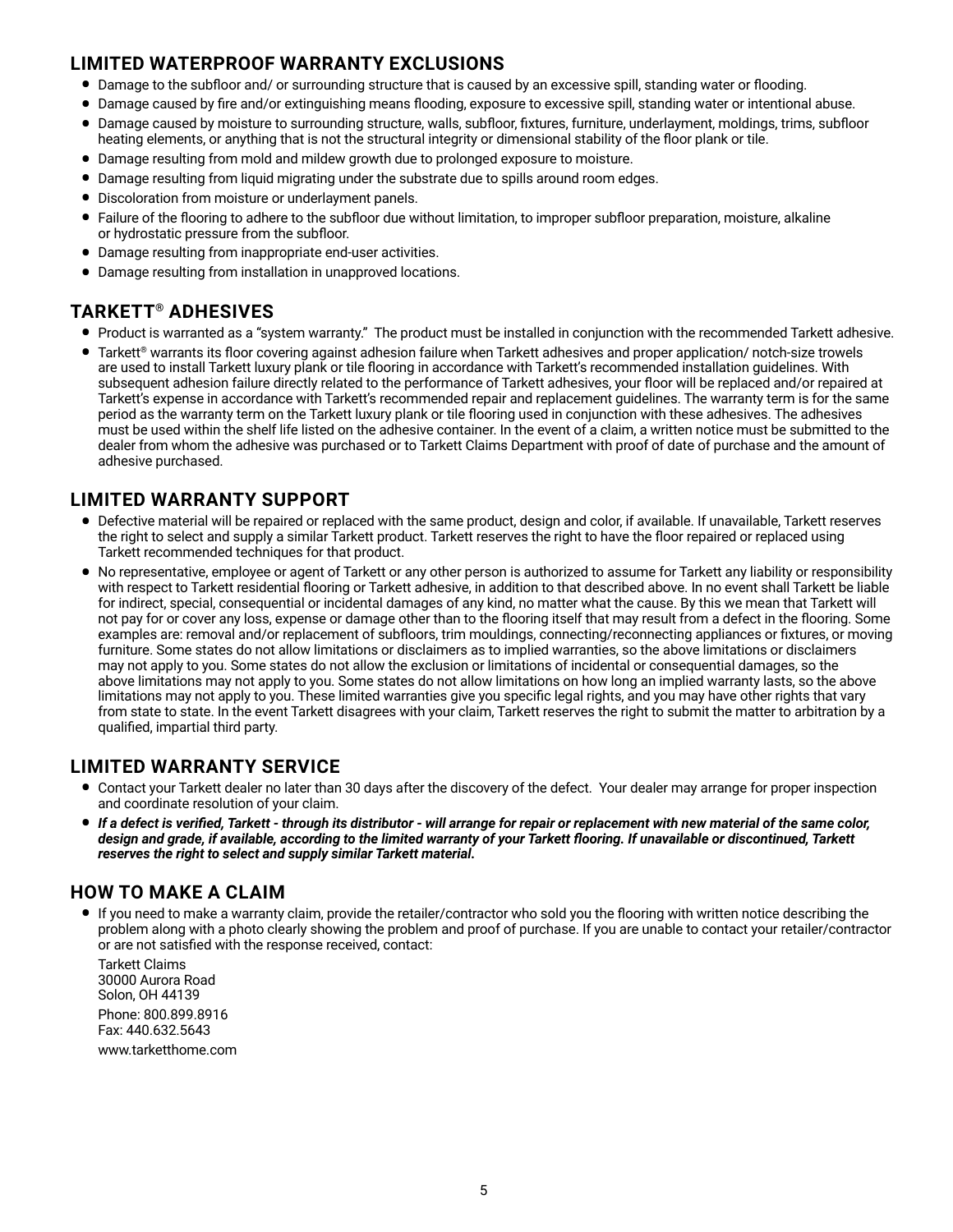# **MAINTENANCE**

## **Review Tarkett Installation and Maintenance Instructions at www.tarketthome.com**

• Although Tarkett floors are durable, all floor coverings require some care to look their best. Many problems can be prevented before they occur. Special attention should be paid when selecting a floor for your specific needs.

The type and frequency of traffic on your Tarkett floor will determine the frequency of maintenance needed. The type of floor and even the color will also have some bearing on how much care may be necessary. For example, solid color floors will visually show scuffs, scratches, dirt and general wear to a greater degree than multi-colors of chips or patterns. Of course, white or light colors will visually show staining to a greater degree than darker colors. For this reason, solid color and white floors should receive special attention in regard to preventive maintenance and the amount of care provided. Good judgement when choosing the type and style of your new floor will help prevent maintenance problems before the floor is even installed. Please refer to the Tarkett Residential Maintenance Instructions at www.tarketthome.com for additional information.

# **NOTE: For Aloft™, DO NOT WASH FLOORING FOR 48 HOURS!**

- In order to prevent indentations and scratches, use glass, polished metal or other non-staining cups or casters with flat under surfaces.
- Protect your floor against burns. Tarkett floors can be damaged by burns from the glowing end of a cigarette, matches, or other extremely hot items.
- Protect your floor from tracked-in dirt and grit particles by using mats at all outside entrances. Take the time to remove any imbedded grit particles from shoe soles before entering the room. Avoid the use of rubber or latex-backed mats, as certain rubber compounds can permanently stain vinyl (consult the mat manufacturer to determine if their backing will stain vinyl). Avoid tracking in tar or asphalt from driveways, as this can also discolor vinyl.
- In order to avoid potential permanent damage, avoid stiletto or high heels on your floor.
- All Tarkett floors have good resistance to stains. They are not affected by most common household spills; however, any spill should be cleaned up immediately. The longer the spilled material is left on the floor, the greater the risk of permanently staining the floor. For information regarding the proper method of solution to use on a specific stain, contact technical services.
- Though excessive temperatures will not cause buckling or warping, the product, like other interior based products, will experience relative fading over time . In order to limit and reduce potential fading exposure, the use of drapes or blinds is recommended during peak sunlight hours, especially on patio doors, etc., that receive direct sunlight.
- Use a damp mop to clean dirt off the floor. Do not flood the floor while cleaning.
- Never use highly abrasive scrubbing tools.
- Immediately and thoroughly wipe up any spilled liquid.

## **RESIDENTIAL AND LIGHT COMMERCIAL MAINTENANCE**

- Information concerning Installation and Maintenance for Tarkett floors can be found online at www.tarketthome.com. This information must be passed on to the end user upon completion of each installation.
- Light daily sweeping or vacuuming will prevent dirt and grit particles from being ground into the surface of the floor. If the floor is swept daily, a light weekly washing should be sufficient. The type and frequency of traffic will determine the frequency of maintenance needed. After the first week or so, it will be necessary to use Tarkett SureShine® cleaner or an equal neutral floor cleaner. Apply the SureShine® cleaner to the floor with a sponge mop. After the soil deposits have been loosened from the floor, mop thoroughly with clean water to remove them and all detergents, then rinse the floor with clean, warm water to remove all soapy residue. Do not flood the floor with water. Any detergent film left on the floor can hold tracked-in dirt and leave the surface with a dull, cloudy appearance.
- In time, high traffic areas may begin to show a reduction in gloss. When this occurs, thoroughly clean and dry the floor. Apply a light coat of Tarkett SureShine® Polish. To apply Tarkett SureShine® Polish, pour the liquid in a shallow pan; dip in a sponge mop and wring it out gently, leaving it saturated with the liquid polish. Mop in one direction to insure uniform distribution. Do not mop too vigorously as this could cause bubbles. Continue to apply Tarkett SureShine® Polish to the floor until the entire floor is evenly coated. SureShine® Polish dries in 30 minutes; if more than one coat is desired, be sure to let each coat completely dry before applying another. **Keep in mind that 2-3 thin coats are better than one heavy coat.**
- In time, it will be necessary to strip the old layers of Tarkett SureShine® Polish and apply fresh coats. Strip the polish by using a high-quality wax/polish remover.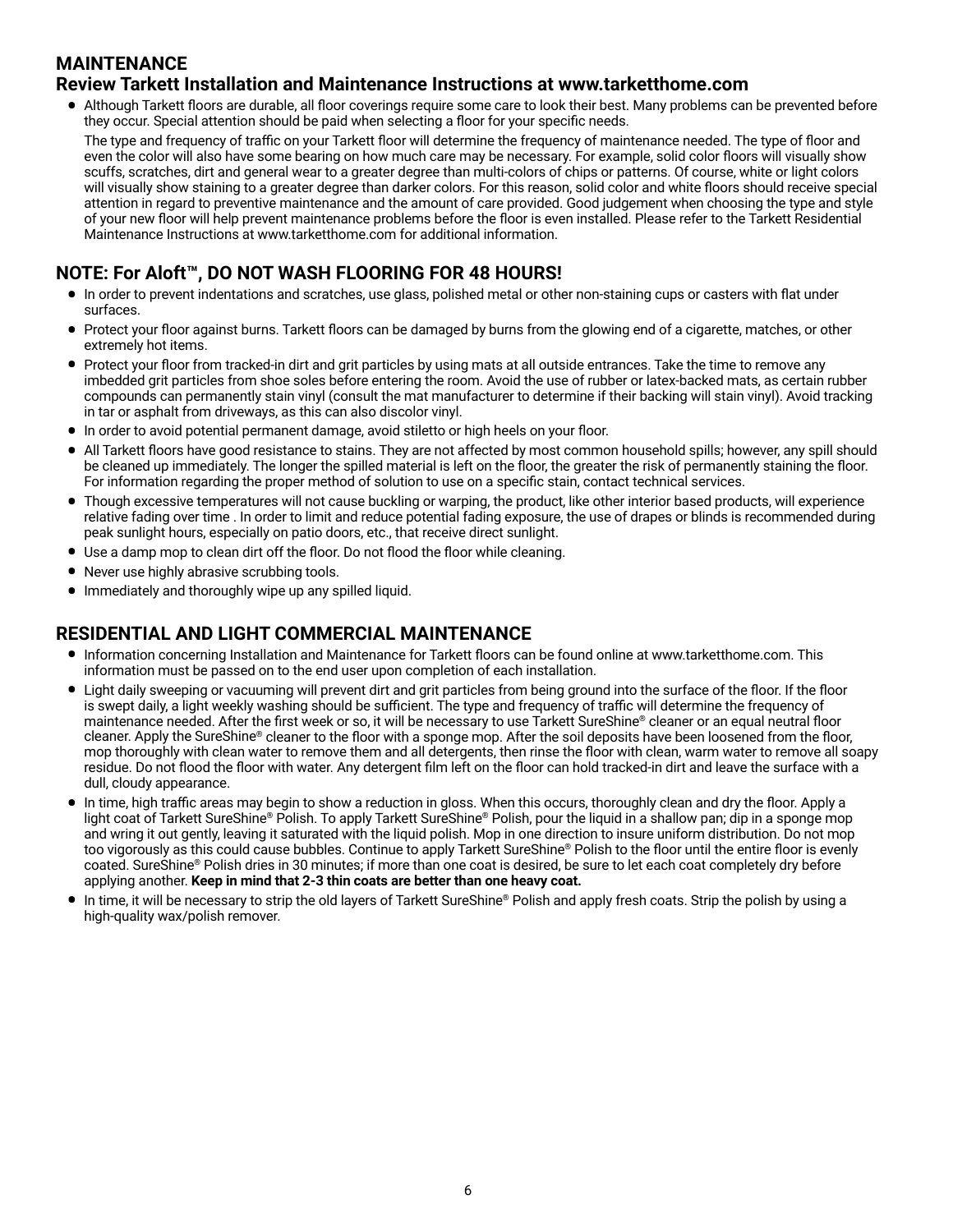## **ROUTINE MAINTENANCE**

#### **Day-to-Day Care:**

- Sweep or vacuum (without a beater bar) regularly to remove dirt and grit that may abrade or scratch the flooring.
- Wipe up spills promptly and thoroughly with a damp cloth or mop.
- Wash the floor with Tarkett SureShine® Cleaner, or an eqivalent neutral cleaner. Do not saturate the floor. Use a damp mop application with a microfiber-type mop head. Follow the instructions on the label for application procedure. DO NOT use dishwashing liquid, as this can leave a film build-up on the flooring.

#### **Stain Removal:**

The following procedures are recommendations. Topical staining resulting from household accidents or tracked substances is not covered by the Tarkett Limited Warranty. Please be advised that the use of stain removal chemicals and solvents over prolonged periods and without rinsing may damage the floor.

- **Scuff Marks** Use a white nylon pad dampened with Tarkett SureShine® Cleaner. For tough marks, apply a clean white cloth dampened with mineral spirits to stand for 10-15 seconds. Wash area with Tarkett SureShine® Cleaner, rinse with water, and allow to dry.
- **Food & Beverage, Lipstick, or Writing Ink** Wipe up excess with a damp cloth. Wash area with Tarkett SureShine® Cleaner, rinse with water, and allow to dry. Place a white cloth soaked with full strength liquid chlorine bleach on the area for up to 1 hour maximum. Cover the area with plastic wrap and tape the edges to prevent evaporation. Remove cloth within 1 hour, rinse floor with clear water, and allow to dry. Surface may appear milky after application, this is a result of moisture blushing and will dissipate within 24 hours.
- **Wet Paint or Wood Stain (Oil Base), Hair Dye, Iodine, or Nail Polish** Wipe up excess immediately with a water dampened cloth. Dampen a clean white cloth with mineral spirits. Wash area with Tarkett SureShine® Cleaner, rinse with water, and allow to dry.
- **Adhesive, Candle Wax, Grease, Oil, or Loose Tar or Asphalt** Remove excess with a plastic spatula or other dull tool that will not scratch or cut the floor. Wipe remaining residue with a clean white cloth dampened with mineral spirits. Turn cloth frequently while wiping. Then wipe floor with a clean white cloth dampened with isopropyl alcohol. Wash area with Tarkett SureShine® Cleaner, rinse with water, and allow to dry. Asphalt and tar stains tracked in from driveways or other sources cannot be removed. A non-staining mat or rug at any exterior entrances can help prevent this type of staining.

| <b>PRODUCT</b>                | <b>AVAILABILITY</b>                                  | <b>FREQUENCY</b>                                              | <b>DILUTION</b>                             | <b>APPLICATION</b>                                     | <b>NOTES</b>                                                                                                                                                                                                                                      |
|-------------------------------|------------------------------------------------------|---------------------------------------------------------------|---------------------------------------------|--------------------------------------------------------|---------------------------------------------------------------------------------------------------------------------------------------------------------------------------------------------------------------------------------------------------|
| Tarkett SureShine®<br>Cleaner | Through Your<br><b>Tarkett Retailer</b><br>or Online | As Needed<br>for daily/<br>routine care                       | Dilute 4 - 6oz<br>into 1 Gallon<br>of Water | Microfiber Mop<br>(Ring Out, Do Not<br>Saturate Floor) | Allow cleaner to dwell long enough to<br>loosen soil from the floor. Rinse<br>thoroughly to remove all soapy residue.<br>DO NOT SATURATE THE FLOOR.                                                                                               |
| Tarkett SureShine®<br>Polish  | Through Your<br><b>Tarkett Retailer</b><br>or Online | As Needed<br>to Improve<br>Gloss<br>DO NOT use<br>on Laminate | Do Not Dilute                               | Microfiber Mop                                         | Spread evenly in one direction to ensure<br>uniform application. Move mop slowly<br>so as not to cause air bubbles.<br>Polish will dry in 20-30 minutes depending<br>on temperature and humidity. 2-3 thin coats<br>are better than 1 heavy coat. |